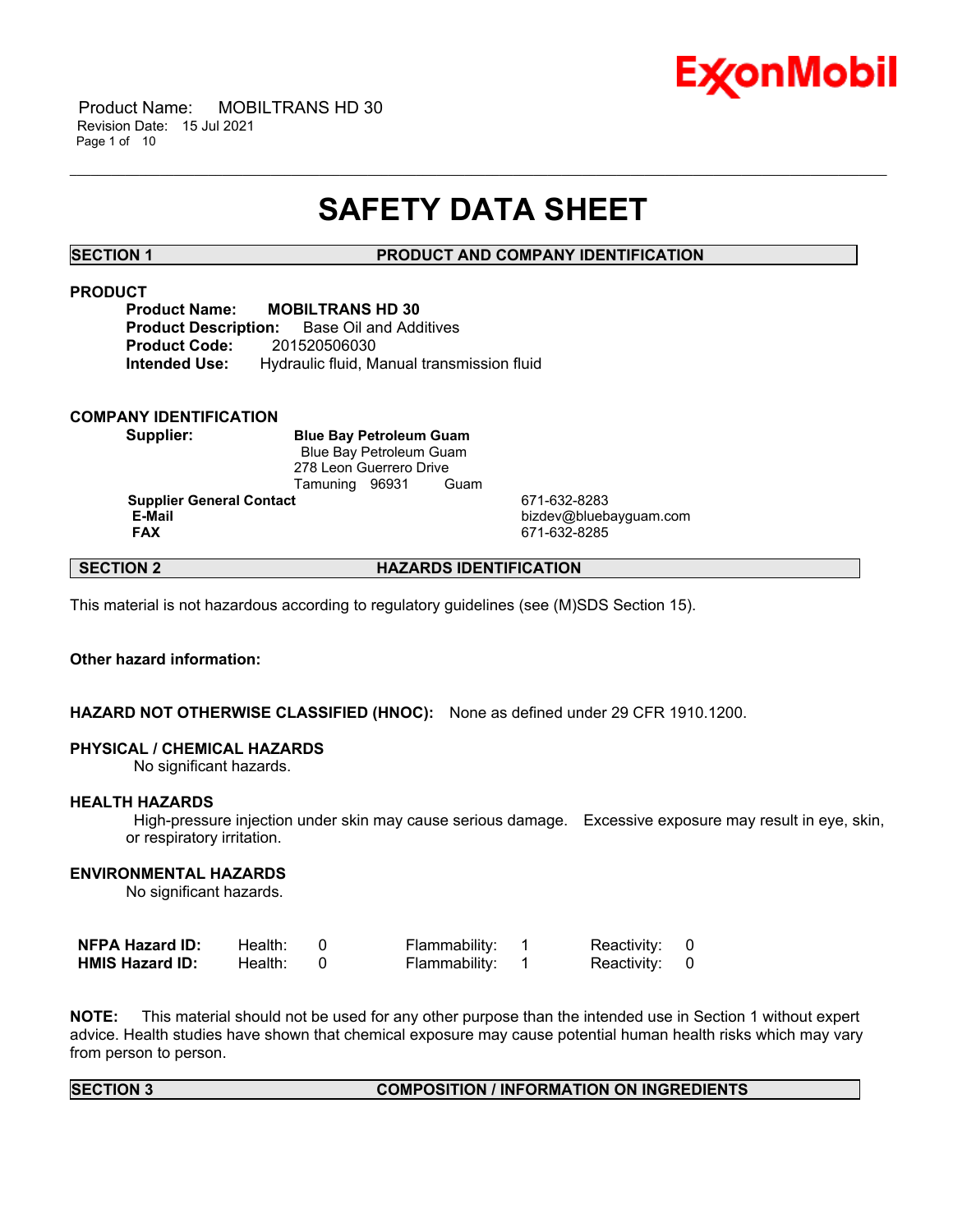

 Product Name: MOBILTRANS HD 30 Revision Date: 15 Jul 2021 Page 2 of 10

This material is defined as a mixture.

### **Hazardous Substance(s) or Complex Substance(s) required for disclosure**

| <b>Name</b>                                | CAS#        | Concentration*       | <b>GHS Hazard Codes</b> |
|--------------------------------------------|-------------|----------------------|-------------------------|
| ICALCIUM LONG CHAIN ALKARYL SULFONATE      | 722503-68-6 | $0.1 - 5.1\%$        | H317                    |
| ICALCIUM LONG CHAIN ALKYL PHENATE SULPHIDE | 68784-26-9  | $- < 5\%$            | H413                    |
| <b>IZINC ALKYLDITHIOPHOSPHATE</b>          | 68649-42-3  | $^{\prime}$ - < 2.5% | H318, H401, H411        |

\_\_\_\_\_\_\_\_\_\_\_\_\_\_\_\_\_\_\_\_\_\_\_\_\_\_\_\_\_\_\_\_\_\_\_\_\_\_\_\_\_\_\_\_\_\_\_\_\_\_\_\_\_\_\_\_\_\_\_\_\_\_\_\_\_\_\_\_\_\_\_\_\_\_\_\_\_\_\_\_\_\_\_\_\_\_\_\_\_\_\_\_\_\_\_\_\_\_\_\_\_\_\_\_\_\_\_\_\_\_\_\_\_\_\_\_\_\_

\* All concentrations are percent by weight unless material is a gas. Gas concentrations are in percent by volume.

As per paragraph (i) of 29 CFR 1910.1200, formulation is considered a trade secret and specific chemical identity and exact percentage (concentration) of composition may have been withheld. Specific chemical identity and exact percentage composition will be provided to health professionals, employees, or designated representatives in accordance with applicable provisions of paragraph (i).

| <b>SECTION 4</b> | <b>FIRST AID MEASURES</b> |
|------------------|---------------------------|
|------------------|---------------------------|

### **INHALATION**

Remove from further exposure. For those providing assistance, avoid exposure to yourself or others. Use adequate respiratory protection. If respiratory irritation, dizziness, nausea, or unconsciousness occurs, seek immediate medical assistance. If breathing has stopped, assist ventilation with a mechanical device or use mouth-to-mouth resuscitation.

# **SKIN CONTACT**

Wash contact areas with soap and water. If product is injected into or under the skin, or into any part of the body, regardless of the appearance of the wound or its size, the individual should be evaluated immediately by a physician as a surgical emergency. Even though initial symptoms from high pressure injection may be minimal or absent, early surgical treatment within the first few hours may significantly reduce the ultimate extent of injury.

# **EYE CONTACT**

Flush thoroughly with water. If irritation occurs, get medical assistance.

### **INGESTION**

First aid is normally not required. Seek medical attention if discomfort occurs.

**SECTION 5 FIRE FIGHTING MEASURES**

### **EXTINGUISHING MEDIA**

**Appropriate Extinguishing Media:** Use water fog, foam, dry chemical or carbon dioxide (CO2) to extinguish flames.

**Inappropriate Extinguishing Media:** Straight Streams of Water

### **FIRE FIGHTING**

**Fire Fighting Instructions:** Evacuate area. Prevent runoff from fire control or dilution from entering streams, sewers, or drinking water supply. Firefighters should use standard protective equipment and in enclosed spaces, self-contained breathing apparatus (SCBA). Use water spray to cool fire exposed surfaces and to protect personnel.

**Unusual Fire Hazards:** Pressurized mists may form a flammable mixture.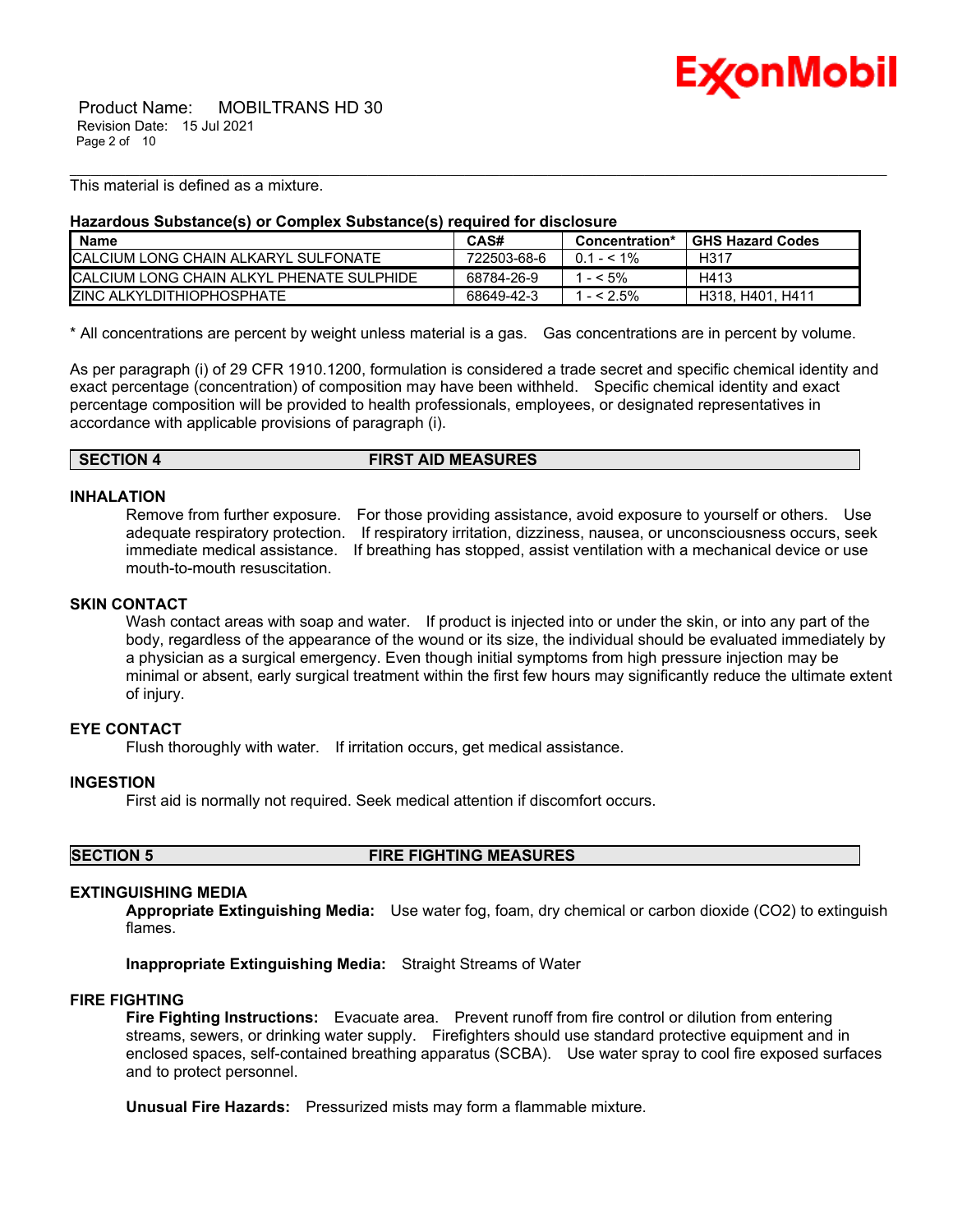

**Hazardous Combustion Products:** Aldehydes, Incomplete combustion products, Oxides of carbon, Smoke, Fume, Sulfur oxides

\_\_\_\_\_\_\_\_\_\_\_\_\_\_\_\_\_\_\_\_\_\_\_\_\_\_\_\_\_\_\_\_\_\_\_\_\_\_\_\_\_\_\_\_\_\_\_\_\_\_\_\_\_\_\_\_\_\_\_\_\_\_\_\_\_\_\_\_\_\_\_\_\_\_\_\_\_\_\_\_\_\_\_\_\_\_\_\_\_\_\_\_\_\_\_\_\_\_\_\_\_\_\_\_\_\_\_\_\_\_\_\_\_\_\_\_\_\_

### **FLAMMABILITY PROPERTIES**

**Flash Point [Method]:** >218°C (424°F) [ASTM D-92] **Flammable Limits (Approximate volume % in air):** LEL: 0.9 UEL: 7.0 **Autoignition Temperature:** N/D

### **SECTION 6 ACCIDENTAL RELEASE MEASURES**

### **NOTIFICATION PROCEDURES**

In the event of a spill or accidental release, notify relevant authorities in accordance with all applicable regulations. US regulations require reporting releases of this material to the environment which exceed the applicable reportable quantity or oil spills which could reach any waterway including intermittent dry creeks. The National Response Center can be reached at (800)424-8802.

# **PROTECTIVE MEASURES**

Avoid contact with spilled material. See Section 5 for fire fighting information. See the Hazard Identification Section for Significant Hazards. See Section 4 for First Aid Advice. See Section 8 for advice on the minimum requirements for personal protective equipment. Additional protective measures may be necessary, depending on the specific circumstances and/or the expert judgment of the emergency responders.

For emergency responders: Respiratory protection: respiratory protection will be necessary only in special cases, e.g., formation of mists. Half-face or full-face respirator with filter(s) for dust/organic vapor or Self Contained Breathing Apparatus (SCBA) can be used depending on the size of spill and potential level of exposure. If the exposure cannot be completely characterized or an oxygen deficient atmosphere is possible or anticipated, SCBA is recommended. Work gloves that are resistant to hydrocarbons are recommended. Gloves made of polyvinyl acetate (PVA) are not water-resistant and are not suitable for emergency use. Chemical goggles are recommended if splashes or contact with eyes is possible. Small spills: normal antistatic work clothes are usually adequate. Large spills: full body suit of chemical resistant, antistatic material is recommended.

### **SPILL MANAGEMENT**

**Land Spill:** Stop leak if you can do it without risk. Recover by pumping or with suitable absorbent.

**Water Spill:** Stop leak if you can do it without risk. Confine the spill immediately with booms. Warn other shipping. Remove from the surface by skimming or with suitable absorbents. Seek the advice of a specialist before using dispersants.

Water spill and land spill recommendations are based on the most likely spill scenario for this material; however, geographic conditions, wind, temperature, (and in the case of a water spill) wave and current direction and speed may greatly influence the appropriate action to be taken. For this reason, local experts should be consulted. Note: Local regulations may prescribe or limit action to be taken.

### **ENVIRONMENTAL PRECAUTIONS**

Large Spills: Dike far ahead of liquid spill for later recovery and disposal. Prevent entry into waterways, sewers, basements or confined areas.

### **SECTION 7 HANDLING AND STORAGE**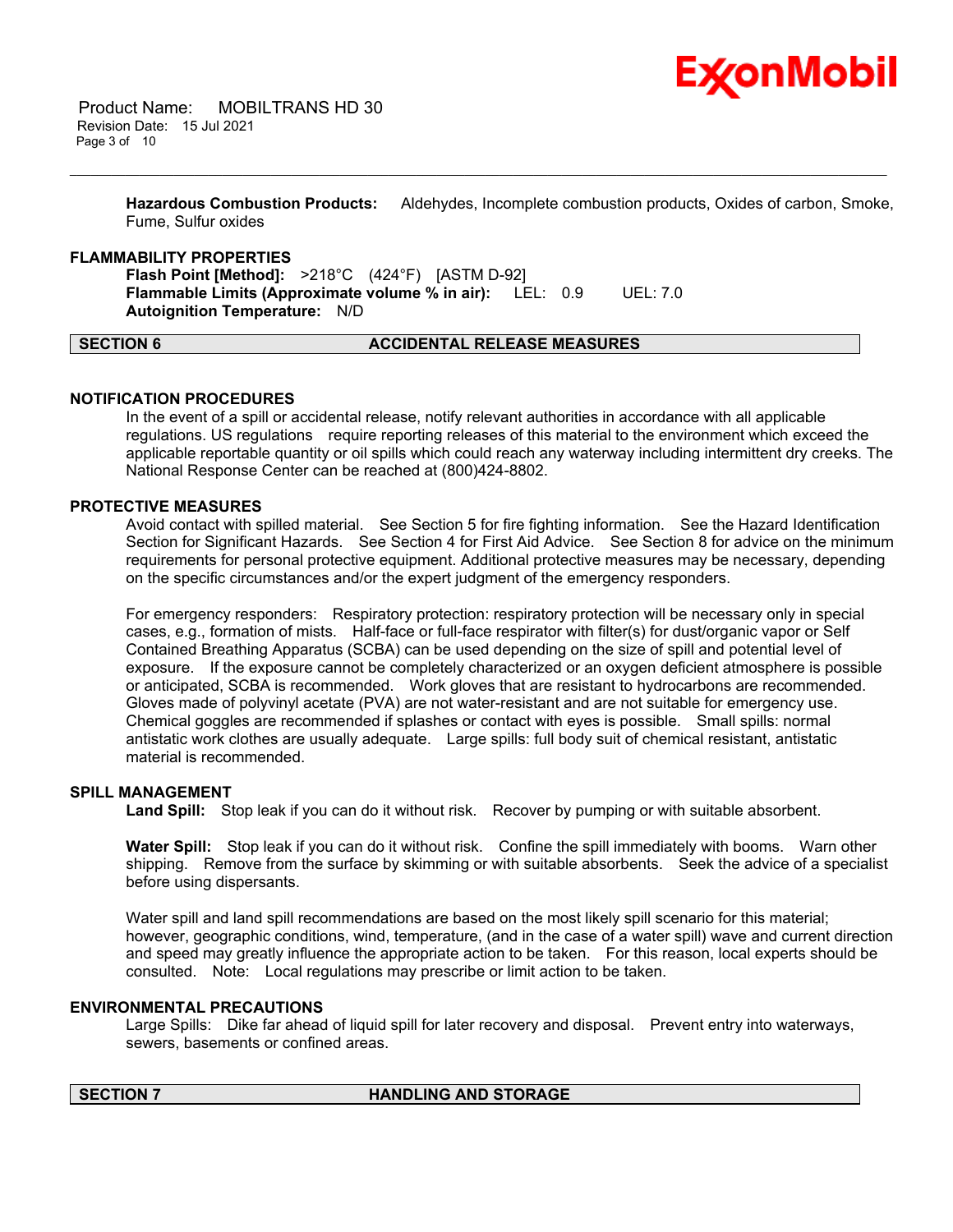

 Product Name: MOBILTRANS HD 30 Revision Date: 15 Jul 2021 Page 4 of 10

### **HANDLING**

Prevent small spills and leakage to avoid slip hazard. Material can accumulate static charges which may cause an electrical spark (ignition source). When the material is handled in bulk, an electrical spark could ignite any flammable vapors from liquids or residues that may be present (e.g., during switch-loading operations). Use proper bonding and/or ground procedures. However, bonding and grounds may not eliminate the hazard from static accumulation. Consult local applicable standards for guidance. Additional references include American Petroleum Institute 2003 (Protection Against Ignitions Arising out of Static, Lightning and Stray Currents) or National Fire Protection Agency 77 (Recommended Practice on Static Electricity) or CENELEC CLC/TR 50404 (Electrostatics - Code of practice for the avoidance of hazards due to static electricity).

\_\_\_\_\_\_\_\_\_\_\_\_\_\_\_\_\_\_\_\_\_\_\_\_\_\_\_\_\_\_\_\_\_\_\_\_\_\_\_\_\_\_\_\_\_\_\_\_\_\_\_\_\_\_\_\_\_\_\_\_\_\_\_\_\_\_\_\_\_\_\_\_\_\_\_\_\_\_\_\_\_\_\_\_\_\_\_\_\_\_\_\_\_\_\_\_\_\_\_\_\_\_\_\_\_\_\_\_\_\_\_\_\_\_\_\_\_\_

**Static Accumulator:** This material is a static accumulator.

### **STORAGE**

The type of container used to store the material may affect static accumulation and dissipation. Do not store in open or unlabelled containers. Keep away from incompatible materials.

# **SECTION 8 EXPOSURE CONTROLS / PERSONAL PROTECTION**

**Exposure limits/standards for materials that can be formed when handling this product:** When mists/aerosols can occur the following are recommended:  $5 \text{ mg/m}^3$  - ACGIH TLV (inhalable fraction),  $5 \text{ mg/m}^3$  - OSHA PEL.

NOTE: Limits/standards shown for guidance only. Follow applicable regulations.

No biological limits allocated.

# **ENGINEERING CONTROLS**

The level of protection and types of controls necessary will vary depending upon potential exposure conditions. Control measures to consider:

No special requirements under ordinary conditions of use and with adequate ventilation.

### **PERSONAL PROTECTION**

Personal protective equipment selections vary based on potential exposure conditions such as applications, handling practices, concentration and ventilation. Information on the selection of protective equipment for use with this material, as provided below, is based upon intended, normal usage.

**Respiratory Protection:** If engineering controls do not maintain airborne contaminant concentrations at a level which is adequate to protect worker health, an approved respirator may be appropriate. Respirator selection, use, and maintenance must be in accordance with regulatory requirements, if applicable. Types of respirators to be considered for this material include:

No special requirements under ordinary conditions of use and with adequate ventilation.

For high airborne concentrations, use an approved supplied-air respirator, operated in positive pressure mode. Supplied air respirators with an escape bottle may be appropriate when oxygen levels are inadequate, gas/vapor warning properties are poor, or if air purifying filter capacity/rating may be exceeded.

**Hand Protection:** Any specific glove information provided is based on published literature and glove manufacturer data. Glove suitability and breakthrough time will differ depending on the specific use conditions.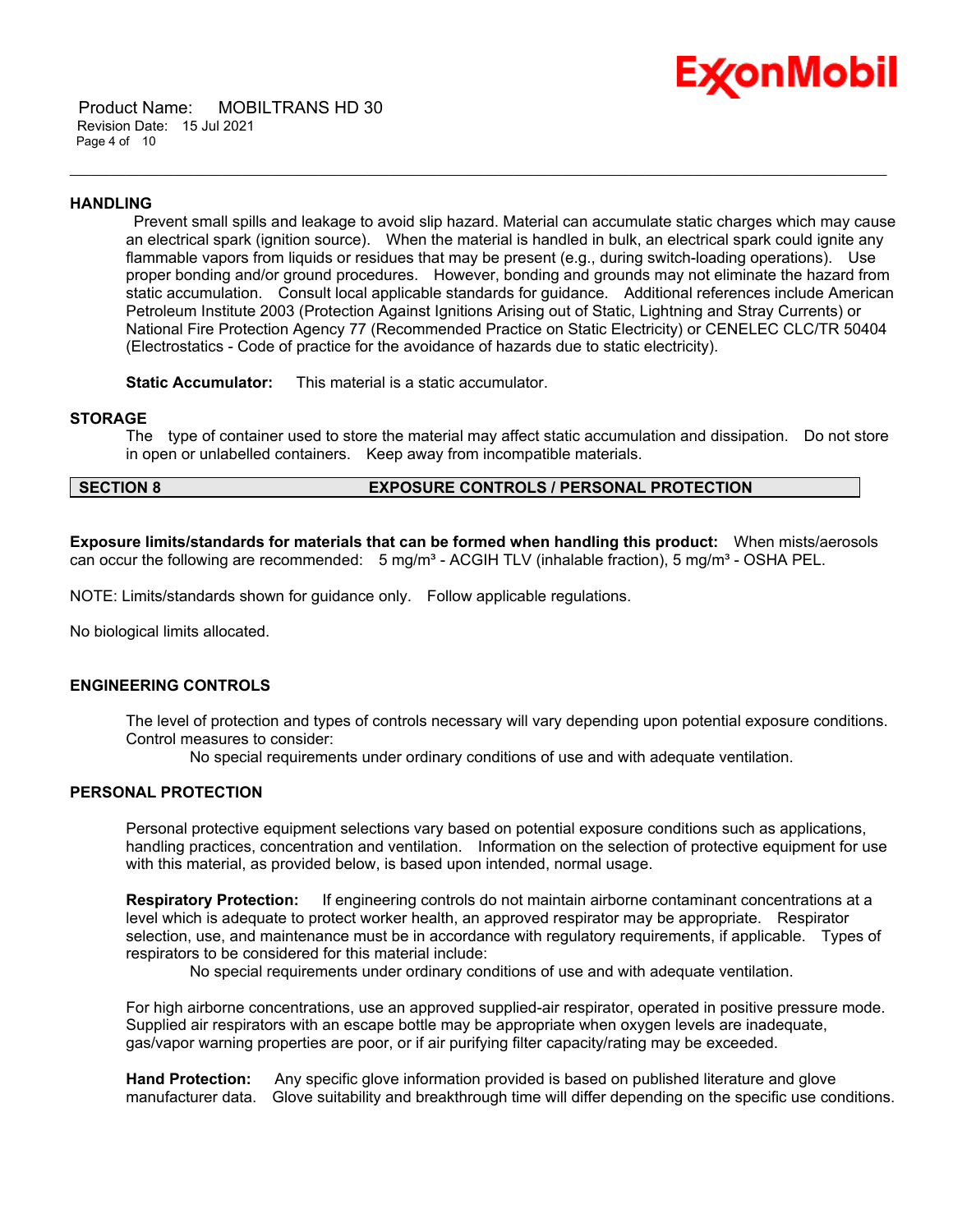

 Product Name: MOBILTRANS HD 30 Revision Date: 15 Jul 2021 Page 5 of 10

> Contact the glove manufacturer for specific advice on glove selection and breakthrough times for your use conditions. Inspect and replace worn or damaged gloves. The types of gloves to be considered for this material include:

\_\_\_\_\_\_\_\_\_\_\_\_\_\_\_\_\_\_\_\_\_\_\_\_\_\_\_\_\_\_\_\_\_\_\_\_\_\_\_\_\_\_\_\_\_\_\_\_\_\_\_\_\_\_\_\_\_\_\_\_\_\_\_\_\_\_\_\_\_\_\_\_\_\_\_\_\_\_\_\_\_\_\_\_\_\_\_\_\_\_\_\_\_\_\_\_\_\_\_\_\_\_\_\_\_\_\_\_\_\_\_\_\_\_\_\_\_\_

No protection is ordinarily required under normal conditions of use.

**Eye Protection:** If contact is likely, safety glasses with side shields are recommended.

**Skin and Body Protection:** Any specific clothing information provided is based on published literature or manufacturer data. The types of clothing to be considered for this material include:

No skin protection is ordinarily required under normal conditions of use. In accordance with good industrial hygiene practices, precautions should be taken to avoid skin contact.

**Specific Hygiene Measures:** Always observe good personal hygiene measures, such as washing after handling the material and before eating, drinking, and/or smoking. Routinely wash work clothing and protective equipment to remove contaminants. Discard contaminated clothing and footwear that cannot be cleaned. Practice good housekeeping.

### **ENVIRONMENTAL CONTROLS**

Comply with applicable environmental regulations limiting discharge to air, water and soil. Protect the environment by applying appropriate control measures to prevent or limit emissions.

### **SECTION 9 PHYSICAL AND CHEMICAL PROPERTIES**

**Note: Physical and chemical properties are provided for safety, health and environmental considerations only and may not fully represent product specifications. Contact the Supplier for additional information.**

### **GENERAL INFORMATION**

**Physical State:** Liquid **Color:** Pale Yellow to Brown **Odor:** Characteristic **Odor Threshold:** N/D

**IMPORTANT HEALTH, SAFETY, AND ENVIRONMENTAL INFORMATION Relative Density (at 15 °C):** 0.893 **Flammability (Solid, Gas):** N/A **Flash Point [Method]:** >218°C (424°F) [ASTM D-92] **Flammable Limits (Approximate volume % in air):** LEL: 0.9 UEL: 7.0 **Autoignition Temperature:** N/D **Boiling Point / Range:** > 316°C (600°F) **Decomposition Temperature:** N/D **Vapor Density (Air = 1):** > 2 at 101 kPa **Vapor Pressure:** < 0.013 kPa (0.1 mm Hg) at 20 °C **Evaporation Rate (n-butyl acetate = 1):** N/D **pH:** N/A **Log Pow (n-Octanol/Water Partition Coefficient):** > 3.5 **Solubility in Water:** Negligible **Viscosity:** 100 cSt (100 mm2/sec) at 40 °C [Typical] | 11.2 cSt (11.2 mm2/sec) at 100 °C [ASTM D 445] **Oxidizing Properties:** See Hazards Identification Section.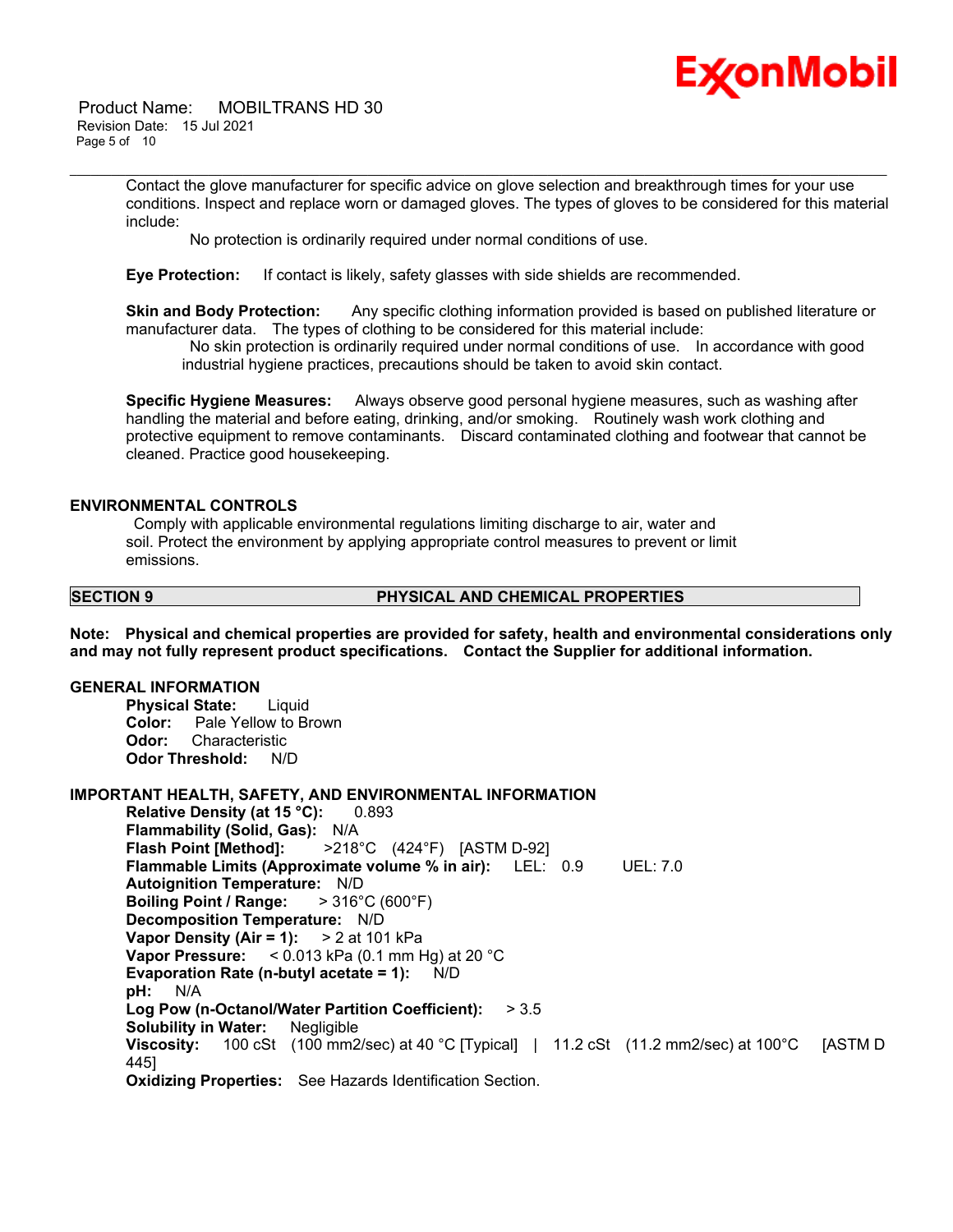

 Product Name: MOBILTRANS HD 30 Revision Date: 15 Jul 2021 Page 6 of 10

# **OTHER INFORMATION**

**Freezing Point:** N/D **Melting Point: N/A<br>Pour Point: -24 Pour Point:** -24°C (-11°F) **DMSO Extract (mineral oil only), IP-346:** < 3 %wt

# **SECTION 10 STABILITY AND REACTIVITY**

\_\_\_\_\_\_\_\_\_\_\_\_\_\_\_\_\_\_\_\_\_\_\_\_\_\_\_\_\_\_\_\_\_\_\_\_\_\_\_\_\_\_\_\_\_\_\_\_\_\_\_\_\_\_\_\_\_\_\_\_\_\_\_\_\_\_\_\_\_\_\_\_\_\_\_\_\_\_\_\_\_\_\_\_\_\_\_\_\_\_\_\_\_\_\_\_\_\_\_\_\_\_\_\_\_\_\_\_\_\_\_\_\_\_\_\_\_\_

**REACTIVITY:** See sub-sections below.

**STABILITY:** Material is stable under normal conditions.

**CONDITIONS TO AVOID:** Excessive heat. High energy sources of ignition.

**MATERIALS TO AVOID:** Strong oxidizers

**HAZARDOUS DECOMPOSITION PRODUCTS:** Material does not decompose at ambient temperatures.

**POSSIBILITY OF HAZARDOUS REACTIONS:** Hazardous polymerization will not occur.

### **SECTION 11 TOXICOLOGICAL INFORMATION**

# **INFORMATION ON TOXICOLOGICAL EFFECTS**

| <b>Hazard Class</b>                                               | <b>Conclusion / Remarks</b>                                                                        |  |
|-------------------------------------------------------------------|----------------------------------------------------------------------------------------------------|--|
| <b>Inhalation</b>                                                 |                                                                                                    |  |
| Acute Toxicity: No end point data for<br>material.                | Minimally Toxic. Based on assessment of the components.                                            |  |
| Irritation: No end point data for material.                       | Negligible hazard at ambient/normal handling temperatures.                                         |  |
| Ingestion                                                         |                                                                                                    |  |
| Acute Toxicity: No end point data for<br>material.                | Minimally Toxic. Based on assessment of the components.                                            |  |
| <b>Skin</b>                                                       |                                                                                                    |  |
| Acute Toxicity: No end point data for<br>material.                | Minimally Toxic. Based on assessment of the components.                                            |  |
| Skin Corrosion/Irritation: No end point data<br>for material.     | Negligible irritation to skin at ambient temperatures. Based on<br>assessment of the components.   |  |
| <b>Eye</b>                                                        |                                                                                                    |  |
| Serious Eye Damage/Irritation: No end point<br>data for material. | May cause mild, short-lasting discomfort to eyes. Based on<br>assessment of the components.        |  |
| <b>Sensitization</b>                                              |                                                                                                    |  |
| Respiratory Sensitization: No end point data<br>for material.     | Not expected to be a respiratory sensitizer.                                                       |  |
| Skin Sensitization: No end point data for<br>material.            | Not expected to be a skin sensitizer. Based on assessment of the<br>components.                    |  |
| <b>Aspiration: Data available.</b>                                | Not expected to be an aspiration hazard. Based on physico-<br>chemical properties of the material. |  |
| Germ Cell Mutagenicity: No end point data                         | Not expected to be a germ cell mutagen. Based on assessment of                                     |  |
| lfor material.                                                    | the components.                                                                                    |  |
| Carcinogenicity: No end point data for<br>material.               | Not expected to cause cancer. Based on assessment of the<br>components.                            |  |
| Reproductive Toxicity: No end point data                          | Not expected to be a reproductive toxicant. Based on assessment                                    |  |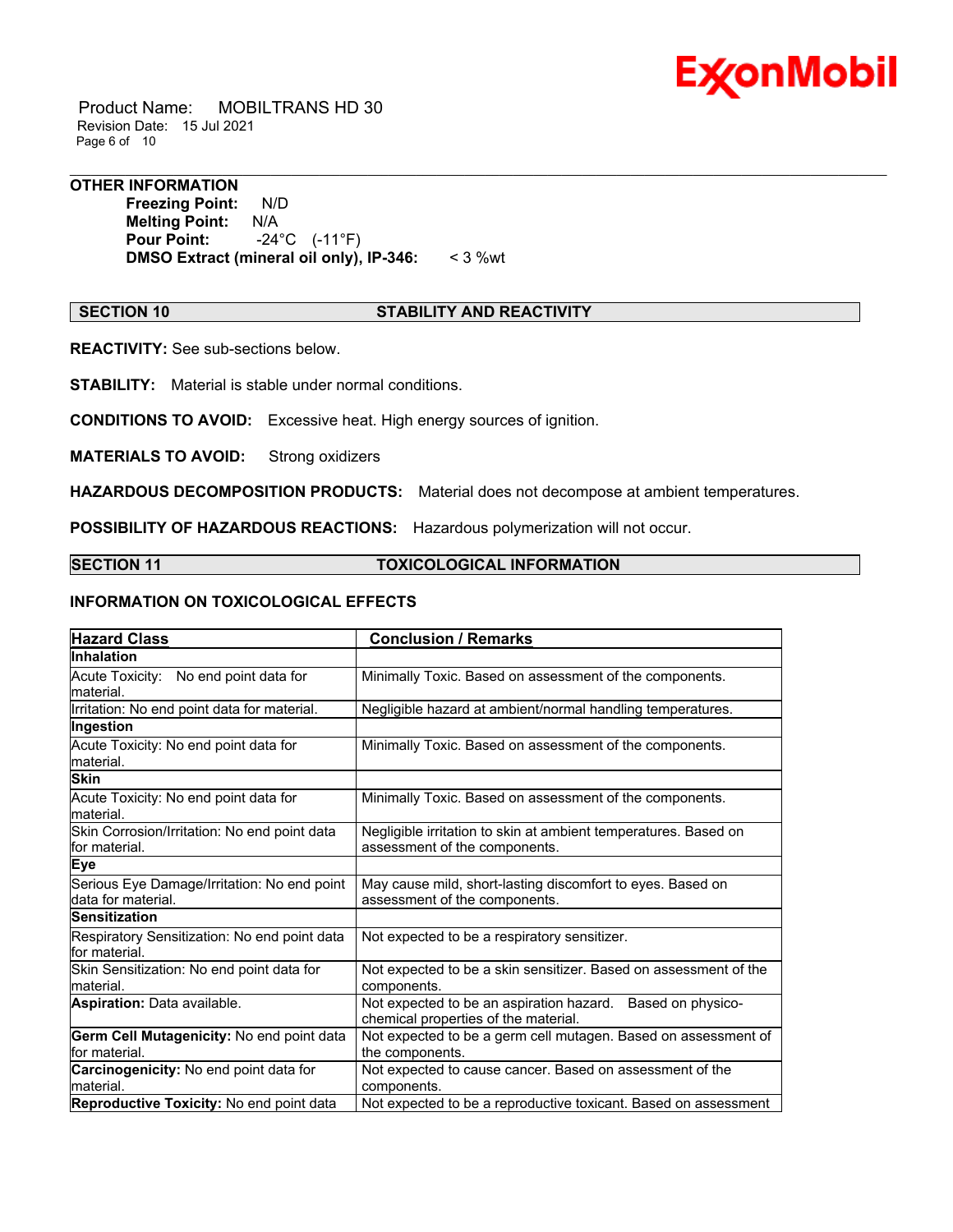

 Product Name: MOBILTRANS HD 30 Revision Date: 15 Jul 2021 Page 7 of 10

| for material.                                          | of the components.                                                                                                |
|--------------------------------------------------------|-------------------------------------------------------------------------------------------------------------------|
| Lactation: No end point data for material.             | Not expected to cause harm to breast-fed children.                                                                |
| Specific Target Organ Toxicity (STOT)                  |                                                                                                                   |
| Single Exposure: No end point data for<br>material.    | Not expected to cause organ damage from a single exposure.                                                        |
| Repeated Exposure: No end point data for<br>Imaterial. | Not expected to cause organ damage from prolonged or repeated<br>exposure. Based on assessment of the components. |

# **OTHER INFORMATION For the product itself:**

Component concentrations in this formulation would not be expected to cause skin sensitization, based on tests of the components, this formulation, or similar formulations.

### **Contains:**

Base oil severely refined: Not carcinogenic in animal studies. Representative material passes IP-346, Modified Ames test, and/or other screening tests. Dermal and inhalation studies showed minimal effects; lung non-specific infiltration of immune cells, oil deposition and minimal granuloma formation. Not sensitizing in test animals.

# **The following ingredients are cited on the lists below:** None.

|               | --REGULATORY LISTS SEARCHED-- |               |
|---------------|-------------------------------|---------------|
| 1 = NTP CARC  | $3 = IARC 1$                  | $5 = IARC2B$  |
| $2 =$ NTP SUS | $4 = IARC 2A$                 | 6 = OSHA CARC |

### **SECTION 12 ECOLOGICAL INFORMATION**

The information given is based on data for the material, components of the material, or for similar materials, through the application of bridging principals.

### **ECOTOXICITY**

Material -- Not expected to be harmful to aquatic organisms.

### **MOBILITY**

 Base oil component -- Low solubility and floats and is expected to migrate from water to the land. Expected to partition to sediment and wastewater solids.

### **PERSISTENCE AND DEGRADABILITY**

### **Biodegradation:**

Base oil component -- Expected to be inherently biodegradable

# **BIOACCUMULATION POTENTIAL**

 Base oil component -- Has the potential to bioaccumulate, however metabolism or physical properties may reduce the bioconcentration or limit bioavailability.

### **SECTION 13 DISPOSAL CONSIDERATIONS**

Disposal recommendations based on material as supplied. Disposal must be in accordance with current applicable laws and regulations, and material characteristics at time of disposal.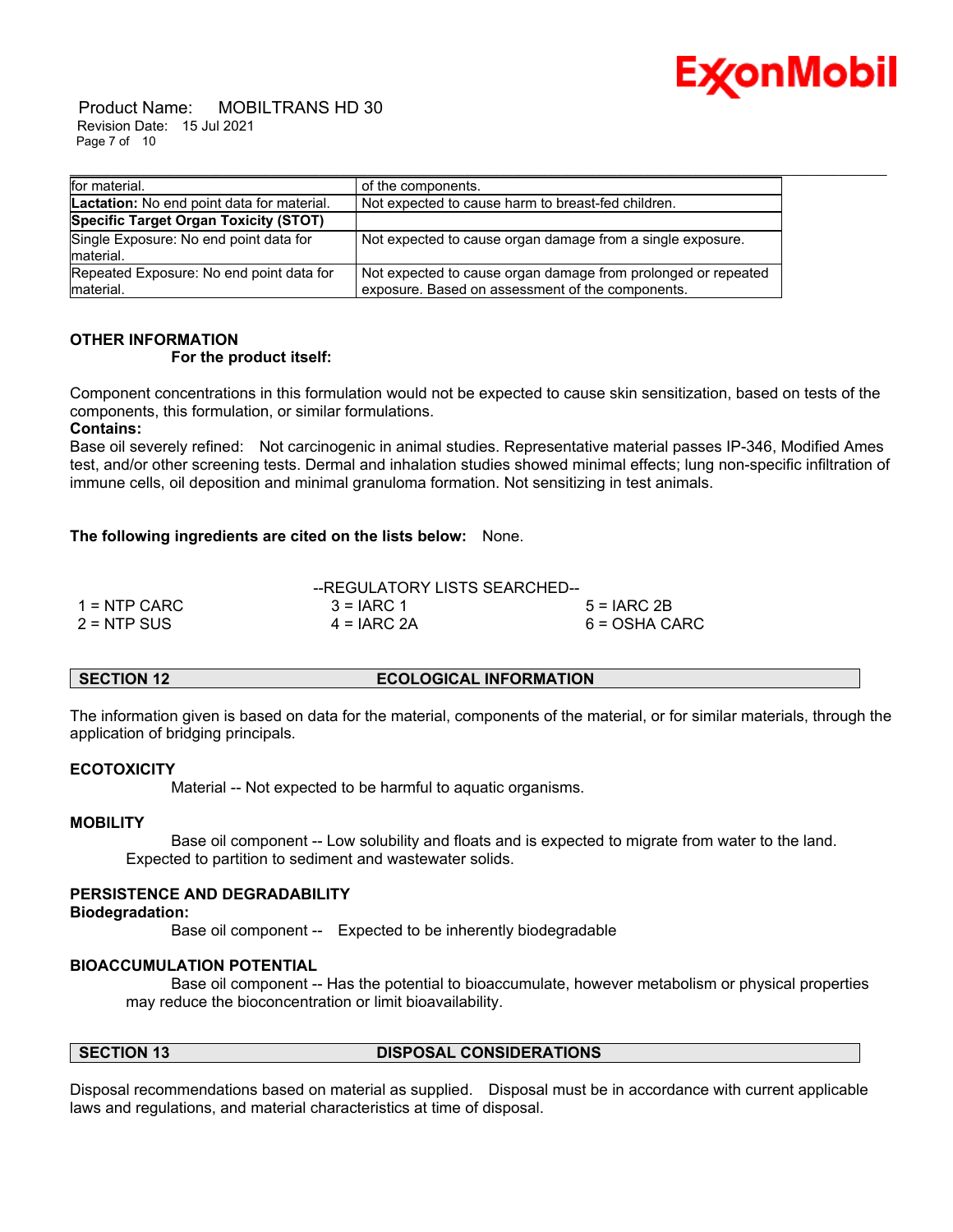

 Product Name: MOBILTRANS HD 30 Revision Date: 15 Jul 2021 Page 8 of 10

### **DISPOSAL RECOMMENDATIONS**

Product is suitable for burning in an enclosed controlled burner for fuel value or disposal by supervised incineration at very high temperatures to prevent formation of undesirable combustion products.

\_\_\_\_\_\_\_\_\_\_\_\_\_\_\_\_\_\_\_\_\_\_\_\_\_\_\_\_\_\_\_\_\_\_\_\_\_\_\_\_\_\_\_\_\_\_\_\_\_\_\_\_\_\_\_\_\_\_\_\_\_\_\_\_\_\_\_\_\_\_\_\_\_\_\_\_\_\_\_\_\_\_\_\_\_\_\_\_\_\_\_\_\_\_\_\_\_\_\_\_\_\_\_\_\_\_\_\_\_\_\_\_\_\_\_\_\_\_

# **REGULATORY DISPOSAL INFORMATION**

RCRA Information: The unused product, in our opinion, is not specifically listed by the EPA as a hazardous waste (40 CFR, Part 261D), nor is it formulated to contain materials which are listed as hazardous wastes. It does not exhibit the hazardous characteristics of ignitability, corrositivity or reactivity and is not formulated with contaminants as determined by the Toxicity Characteristic Leaching Procedure (TCLP). However, used product may be regulated.

**Empty Container Warning** Empty Container Warning (where applicable): Empty containers may contain residue and can be dangerous. Do not attempt to refill or clean containers without proper instructions. Empty drums should be completely drained and safely stored until appropriately reconditioned or disposed. Empty containers should be taken for recycling, recovery, or disposal through suitably qualified or licensed contractor and in accordance with governmental regulations. DO NOT PRESSURISE, CUT, WELD, BRAZE, SOLDER, DRILL, GRIND, OR EXPOSE SUCH CONTAINERS TO HEAT, FLAME, SPARKS, STATIC ELECTRICITY, OR OTHER SOURCES OF IGNITION. THEY MAY EXPLODE AND CAUSE INJURY OR DEATH.

| SECTION 14        | <b>TRANSPORT INFORMATION</b>     |
|-------------------|----------------------------------|
|                   |                                  |
| $I$ AND $I$ DOT). | Not Dogulated for Land Transport |

- **LAND (DOT):** Not Regulated for Land Transport
- **LAND (TDG):** Not Regulated for Land Transport
- **SEA (IMDG):** Not Regulated for Sea Transport according to IMDG-Code

**Marine Pollutant:** No

**AIR (IATA):** Not Regulated for Air Transport

### **SECTION 15 REGULATORY INFORMATION**

**OSHA HAZARD COMMUNICATION STANDARD:** This material is not considered hazardous in accordance with OSHA HazCom 2012, 29 CFR 1910.1200.

**Listed or exempt from listing/notification on the following chemical inventories:** AIIC, DSL, ENCS, ISHL, KECI, PICCS, TCSI, TSCA

 **Special Cases:**

|                   | <b>Status</b>                   |
|-------------------|---------------------------------|
| 10000<br>⊩<br>∪ט∪ | . הר<br>Apply<br>Restrictions / |

**SARA 302:** No chemicals in this material are subject to the reporting requirements of SARA Title III, Section 302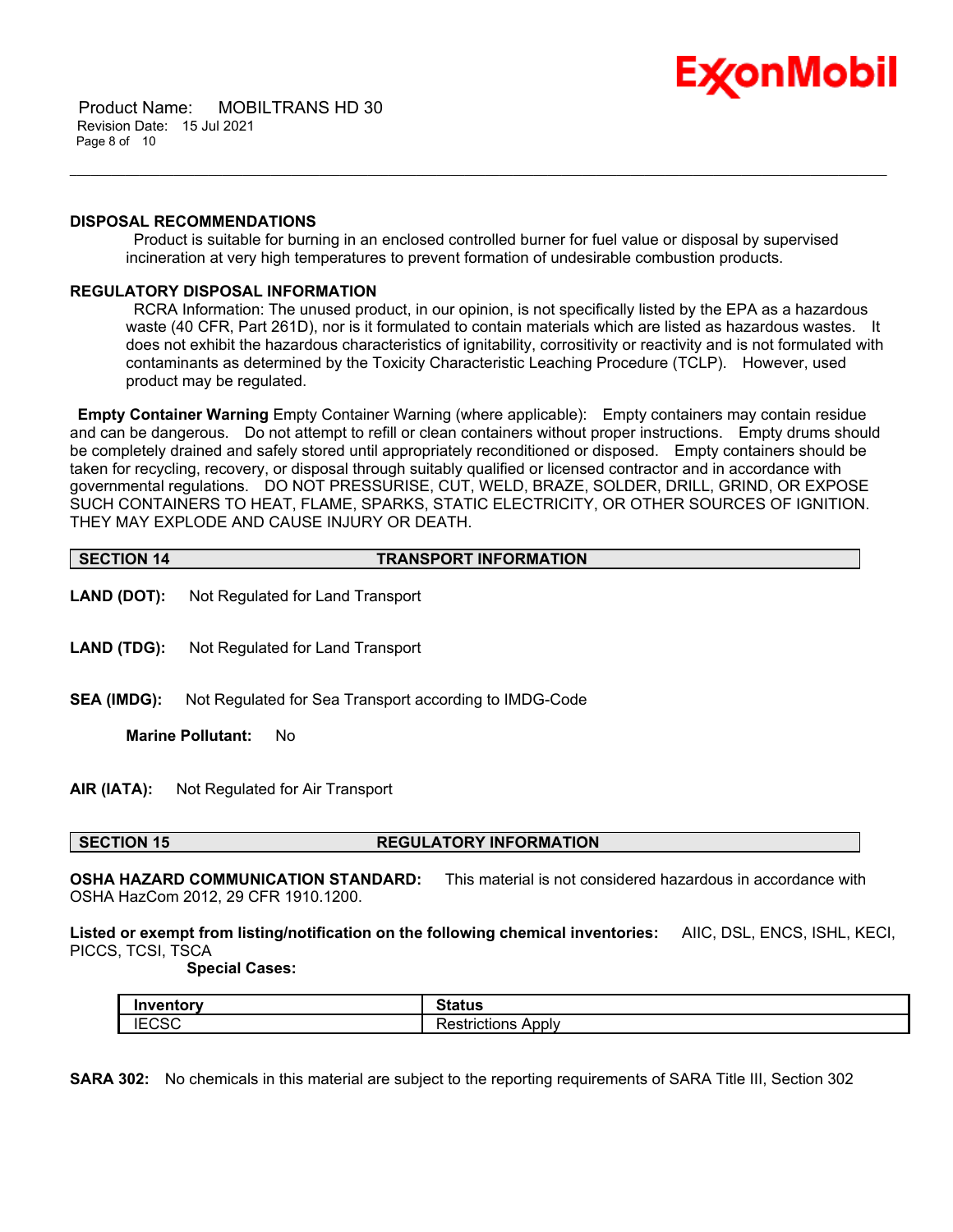

## **SARA (311/312) REPORTABLE GHS HAZARD CLASSES:** None.

### **SARA (313) TOXIC RELEASE INVENTORY:**

| <b>Chemical Name</b>             | <b>CAS Number</b> | Typical Value |
|----------------------------------|-------------------|---------------|
| <b>ZINC ALKYLDITHIOPHOSPHATE</b> | 68649-42-3        | 2.5%          |

\_\_\_\_\_\_\_\_\_\_\_\_\_\_\_\_\_\_\_\_\_\_\_\_\_\_\_\_\_\_\_\_\_\_\_\_\_\_\_\_\_\_\_\_\_\_\_\_\_\_\_\_\_\_\_\_\_\_\_\_\_\_\_\_\_\_\_\_\_\_\_\_\_\_\_\_\_\_\_\_\_\_\_\_\_\_\_\_\_\_\_\_\_\_\_\_\_\_\_\_\_\_\_\_\_\_\_\_\_\_\_\_\_\_\_\_\_\_

**The following ingredients are cited on the lists below:**

| <b>Chemical Name</b>                                                    | <b>CAS Number</b> | <b>List Citations</b> |
|-------------------------------------------------------------------------|-------------------|-----------------------|
| ISEVERELY HYDROTREATED<br><b>HEAVY PARAFFINIC</b><br><b>IDISTILLATE</b> | 64742-54-7        | 17.18.19              |
| ZINC ALKYLDITHIOPHOSPHATE   68649-42-3                                  |                   | 13, 15, 17, 18, 19    |

# --REGULATORY LISTS SEARCHED--

| $11 = CA$ P65 REPRO                | $16$ = MN RTK |
|------------------------------------|---------------|
| $12$ = CA RTK                      | $17 = NJ RTK$ |
| $13 = IL$ RTK                      | $18 = PA RTK$ |
| $14 = I A RTK$                     | 19 = RI RTK   |
| $10 = CA$ P65 CARC<br>$15 = M1293$ |               |
|                                    |               |

Code key: CARC=Carcinogen; REPRO=Reproductive

**SECTION 16 OTHER INFORMATION**

 $N/D$  = Not determined,  $N/A$  = Not applicable

# **KEY TO THE H-CODES CONTAINED IN SECTION 3 OF THIS DOCUMENT (for information only):**

H317: May cause allergic skin reaction; Skin Sensitization, Cat 1

H318: Causes serious eye damage; Serious Eye Damage/Irr, Cat 1

H401: Toxic to aquatic life; Acute Env Tox, Cat 2

H411: Toxic to aquatic life with long lasting effects; Chronic Env Tox, Cat 2

H413: May cause long lasting harmful effects to aquatic life; Chronic Env Tox, Cat 4

# **THIS SAFETY DATA SHEET CONTAINS THE FOLLOWING REVISIONS:**

Composition: Component Table information was modified.

Section 05: Fire Fighting Measures - Unusual Fire Hazards information was added.

Section 09: Color information was modified.

Section 09: Vapor Pressure information was added.

Section 09: Viscosity information was modified.

Section 13: Disposal Considerations - Disposal Recommendations information was modified.

Section 13: RCRA TCLP information was deleted.

Section 13: Regulatory Disposal Information information was modified.

Section 15: List Citations Table information was modified.

Section 15: National Chemical Inventory Listing information was modified.

Section 15: SARA (313) TOXIC RELEASE INVENTORY - Table information was modified.